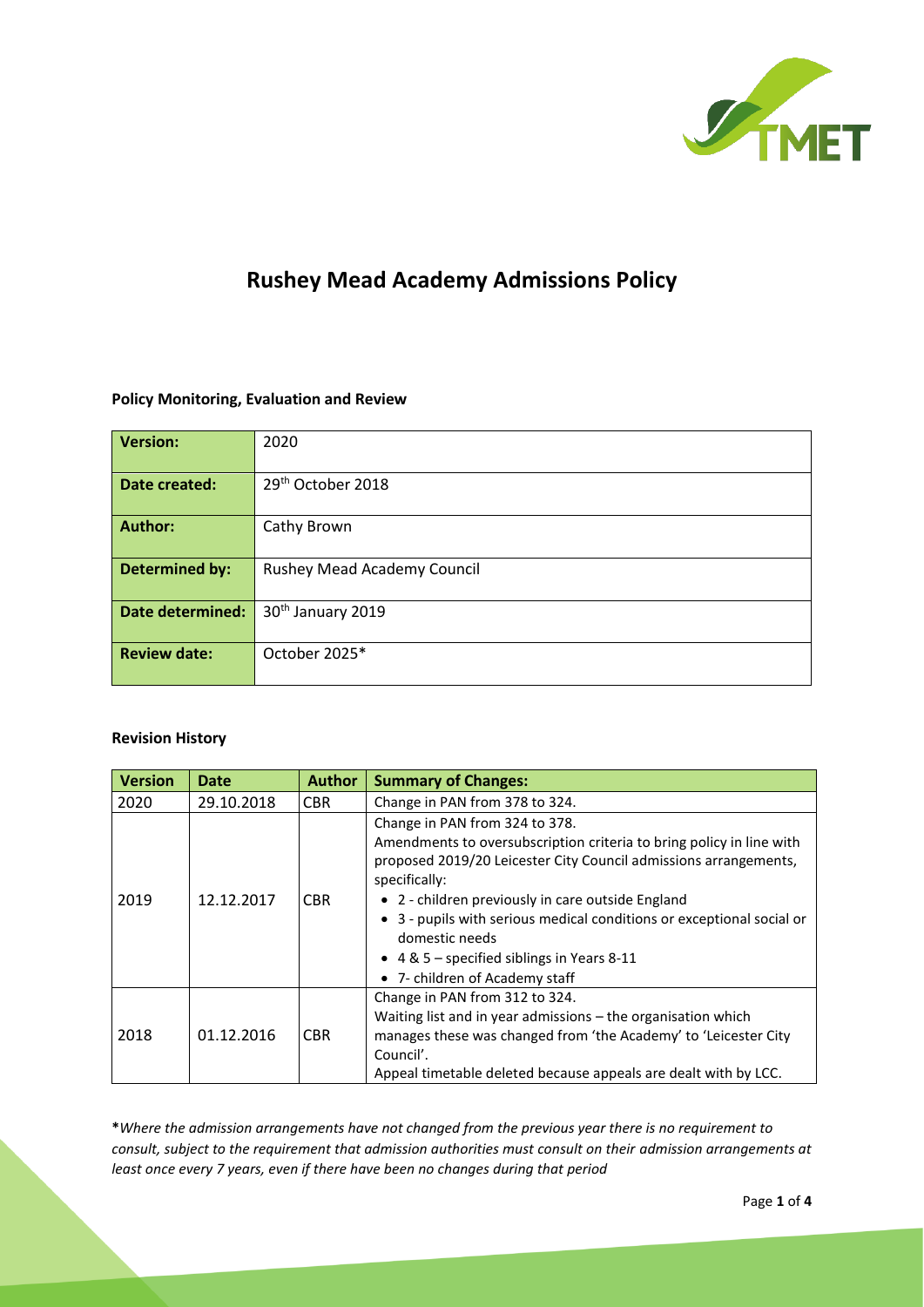## **Rushey Mead Academy Admissions Policy for 2020-21, 2021-22 and 2022-23**

Rushey Mead Academy is the first choice in education for many parents/carers. In recent years we have been over-subscribed; we have more applicants for places than we have available in each year group. To find out more about Rushey Mead Academy, please read our prospectus which can be accessed on our website.

These admissions arrangements are for children starting secondary school in Year 7 in September 2020 and beyond.

Rushey Mead Academy ('the Academy') is its own admissions authority and as such is responsible for setting the criteria for admission and their interpretation; however, at all times it will act in accordance with the School Admissions Code published by the Department for Education. The Academy has decided to remain part of the Leicester City admissions process and, therefore, the local authority administers all admissions to the Academy.

All parents wishing to apply for a place at the Academy should do so via Leicester City Council, the address of which is on their website. Parents have a right to express a preference for the school they want for their child. Applications are online via the Leicester City website and must be submitted to the Council by the specified date which is published annually, usually the end of October.

The Planned Admission Number (PAN) for Rushey Mead Academy is 324 per year group and the Academy will admit students up to this number.

#### **Oversubscription criteria**

Where the number of applications for places exceeds the number of places available, as specified by the Planned Admission Number, the following criteria, in priority order, will be applied to determine those children who will be offered a place. Places will be allocated to pupils who have a statement of special educational needs or an Educational Health Care (EHC) Plan, which names the Academy, before any other allocations are made.

- Criterion 1: Children in the care of a local authority within England or who were previously in the care of a local authority within England (see note 1).
- Criterion 2: Children who were previously in care outside of England (see note 1).
- Criterion 3: Pupils who have a serious medical condition or exceptional social or domestic needs that make it essential they attend the Academy (see note 2).
- Criterion 4: Children whose home address is in the catchment area of the Academy with a sibling at the Academy who will still be on roll in Years 8 – 11 when the applicant starts school (see note 3).
- Criterion 5: Children whose home address is outside the catchment area of the Academy with a sibling at the Academy who will still be on roll in Years 8 – 11 when the applicant starts school (see note 3).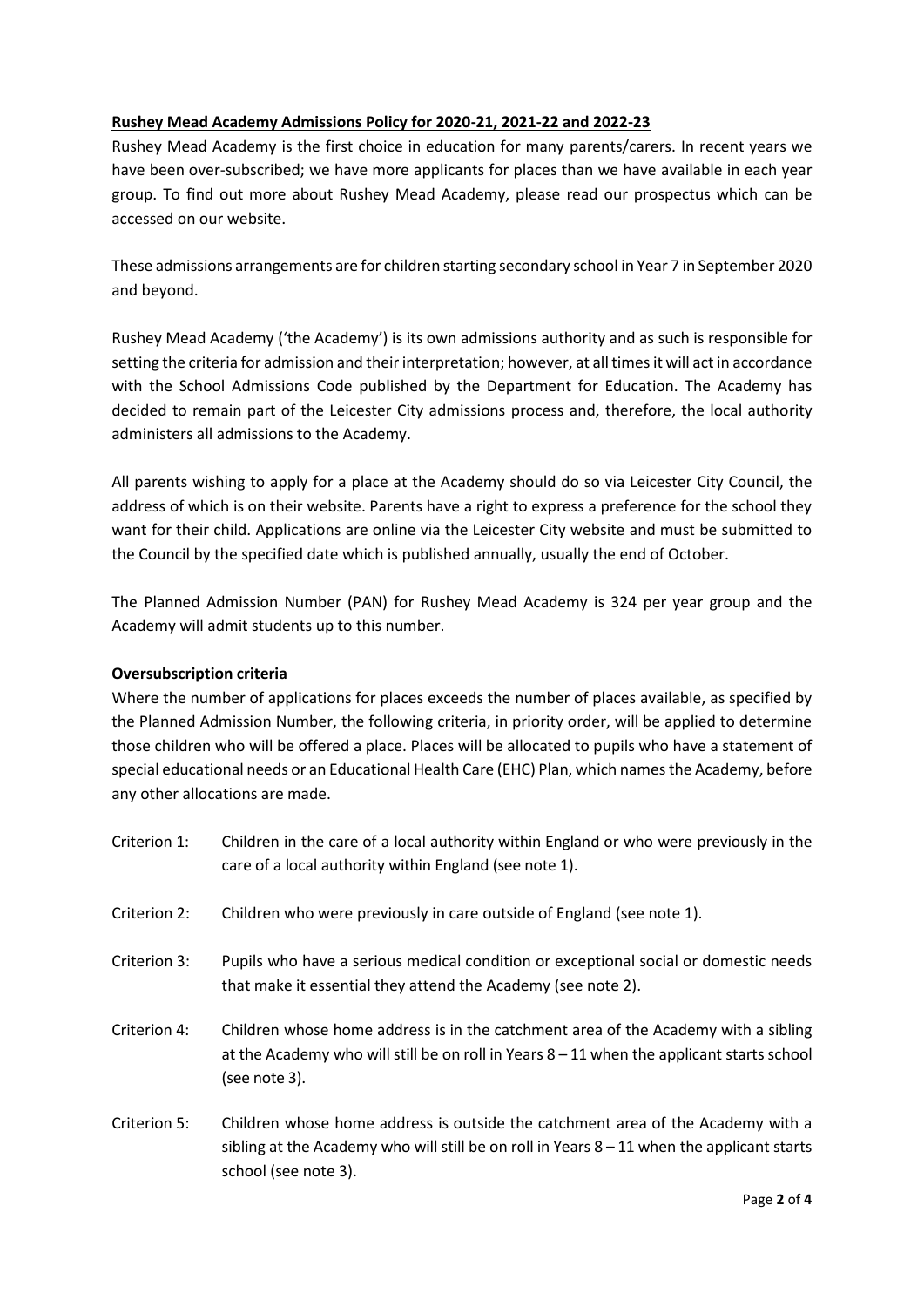- Criterion 6: Children whose home address is in the catchment area of the Academy (see note 4).
- Criterion 7: Children who are sons/daughters of staff working at the Academy (see note 5).
- Criterion 8: Children whose home address is outside the catchment area of the Academy and who have requested a place.
- Note 1: A "looked after" child is a child who is (a) in the care of a local authority in England, or (b) being provided with accommodation by a local authority in England, in the exercise of their social services function at the time of making an application to the school. A "previously looked after" child is a child who was looked after, either in England or outside\* of England, but ceased to be because they were adopted or became subject to a residence order or special guardianship order. *\* Priority for previously looked after children outside of England is a new provision for 2019 entry. This has been added ahead of it becoming a legal requirement as part of Central Government's future plans to revise the current School Admissions Code*
- Note 2: All schools have experience in dealing with children with diverse social and medical needs. However, there may be exceptional cases where there are compelling reasons why it is essential they attend the school requested. A separate application to be considered under this category will need to be made. Please refer to the full guidance shown in the Leicester City coordinated scheme.

*(December 2014).*

Note 3: Sibling means a brother or sister, half brother or sister, adopted brother or sister or child of the parent/carer's partner. In every case, the child must be living in the same family unit at the same address. Siblings must be attending in Years 8 to 11 at the point of entry.

> In the case of twins, triplet or other children of multiple births, if the final place is offered to one child, and the remaining sibling(s) would ordinarily be refused, places will be offered to the remaining sibling(s).

- Note 4: Home address" means the child's permanent home address at the time of application. In the case of split households, it is the address of the person who receives the Child Benefit. 'At the time of application' means the closing date for applications. Informal accommodation arrangements with family and friends are not accepted unless there are very special circumstances and supporting proof is required. An address used for child care arrangements cannot be used as the home address for the purpose of applying for a school place.
- Note 5: Admission authorities may give priority in their oversubscription criteria to children of staff in the following circumstances: